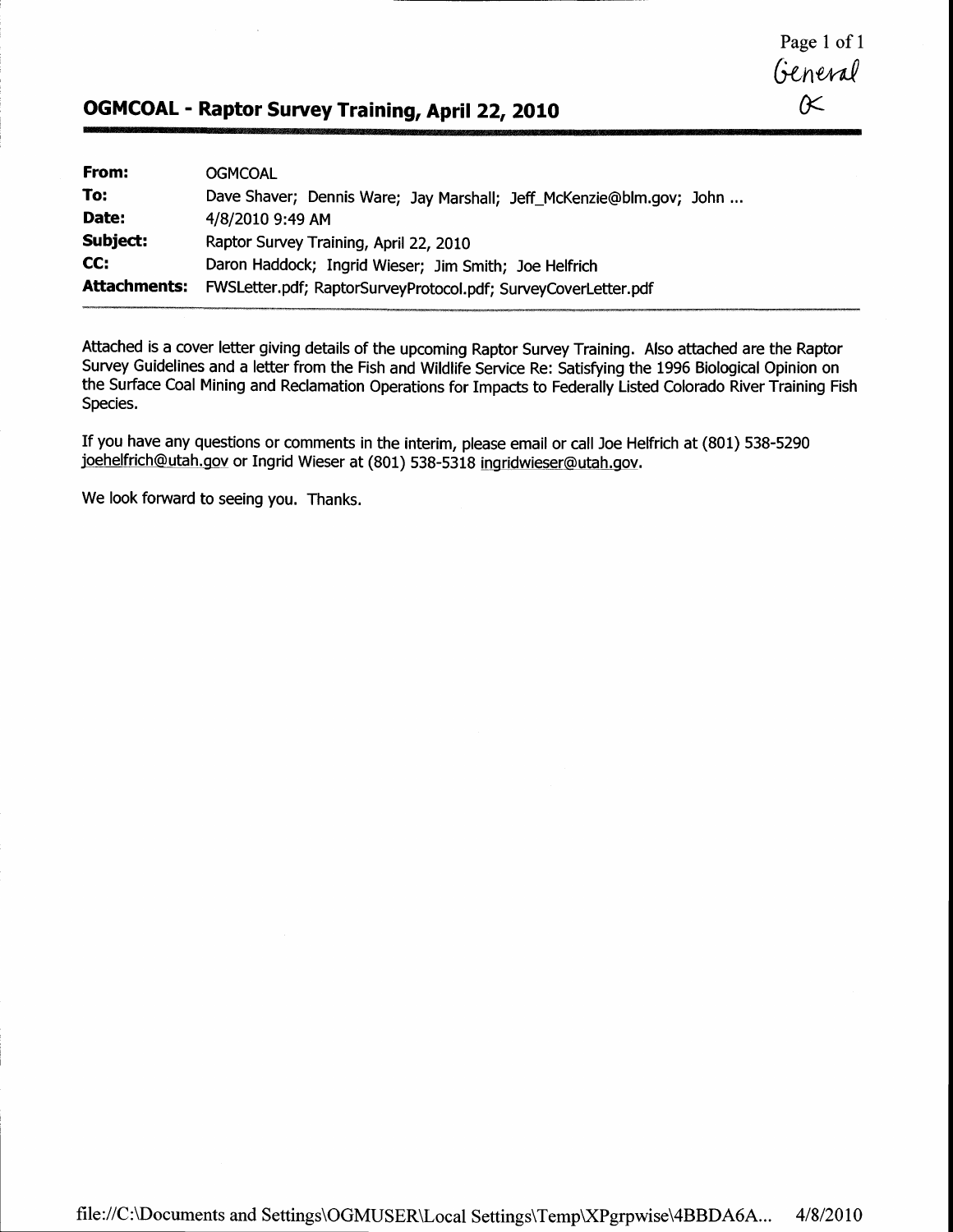Subject: Created By: Scheduled Date: Creation Date: From:

Raptor Survey Training, April ZZ,2O1O OGMCOAL@utah.gov 41812010 9:49 AM **OGMCOAL** 

| <b>Recipient</b>                                                    | <b>Action</b> | Date & Time      | <b>Comment</b> |
|---------------------------------------------------------------------|---------------|------------------|----------------|
| To: Bill Bates (billbates@utah.gov)                                 | Read          | 4/8/2010 9:50 AM |                |
| To: Bruce Bonebrake (brucebonebrake@utah.gov)                       | Delivered     | 4/8/2010 9:49 AM |                |
| To: chansen@archcoal.com (chansen@archcoal.com)                     | Pending       |                  |                |
| To: Chris Wood (chriswood@utah.gov)                                 | Read          | 4/8/2010 9:49 AM |                |
| To: chuck.sembroski@pacificorp.com (chuck.sembroski@pacificorp.com) | Pending       |                  |                |
| To: creynolds@cwmining.com (creynolds@cwmining.com)                 | Pending       |                  |                |
| CC: Daron Haddock (daronhaddock@utah.gov)                           | Delivered     | 4/8/2010 9:49 AM |                |
| To: Dave Shaver (dshaver@coalsource.com)                            | Transferred   | 4/8/2010 9:50 AM |                |
| To: david_waller@blm.gov (david_waller@blm.gov)                     | Transferred   | 4/8/2010 9:50 AM |                |
| To: Dennis Ware (dware@foundationcoal.com)                          | Pending       |                  |                |
| To: dennis.oakley@pacificorp.com (dennis.oakley@pacificorp.com)     | Pending       |                  |                |
| To: dfreeman@fs.fed.us (dfreeman@fs.fed.us)                         | Pending       |                  |                |
| To: dharber@fs.fed.us (dharber@fs.fed.us)                           | Pending       |                  |                |
| To: djones@preciscom.net (djones@preciscom.net)                     | Pending       |                  |                |
| To: Dustin Schaible (dustinschaible@utah.gov)                       | Delivered     | 4/8/2010 9:49 AM |                |
| To: Gary Bezzant (garybezzant@utah.gov)                             | Delivered     | 4/8/2010 9:49 AM |                |
| To: geohuntlic@gmail.com (geohuntlic@gmail.com)                     | Pending       |                  |                |
| To: ggalecki@archcoal.com (ggalecki@archcoal.com)                   | Pending       |                  |                |
| CC: Ingrid Wieser (ingridwieser@utah.gov)                           | Read          | 4/8/2010 9:49 AM |                |
| To: Jay Marshall (jmarshall@coalsource.com)                         | Transferred   | 4/8/2010 9:50 AM |                |
| To: Jeff_McKenzie@blm.gov (Jeff_McKenzie@blm.gov)                   | Transferred   | 4/8/2010 9:50 AM |                |
| To: Jim Parrish (jimparrish@utah.gov)                               | Delivered     | 4/8/2010 9:49 AM |                |
| CC: Jim Smith (jimdsmith@utah.gov)                                  | Delivered     | 4/8/2010 9:49 AM |                |
| To: jjewkes@fs.fed.us (jjewkes@fs.fed.us)                           | Pending       |                  |                |
| CC: Joe Helfrich (joehelfrich@utah.gov)                             | Delivered     | 4/8/2010 9:49 AM |                |
| To: John Blake (jblake@utah.gov)                                    | Delivered     | 4/8/2010 9:49 AM |                |
| To: John Walters (JOHNW@savageservices.com)                         | Pending       |                  |                |
| To: johngefferth@consolenergy.com (johngefferth@consolenergy.com)   | Transferred   | 4/8/2010 9:50 AM |                |
| To: kalbrecht@fs.fed.us (kalbrecht@fs.fed.us)                       | Pending       |                  |                |
| To: kareynolds@fs.fed.us (kareynolds@fs.fed.us)                     | Pending       |                  |                |
| To: Kenneth Fleck (kenneth.fleck@pacificorp.com)                    | Pending       |                  |                |
| To: Kit Pappas (kit@emerytelcom.net)                                | Pending       |                  |                |
| To: Leroy Mead (leroymead@utah.gov)                                 | Delivered     | 4/8/2010 9:49 AM |                |
| To: mdavis@archcoal.com (MDavis@archcoal.com)                       | Pending       |                  |                |
| To: Michael_Glasson@blm.gov (Michael_Glasson@blm.gov)               | Transferred   | 4/8/2010 9:50 AM |                |
| To: nathan_darnall@fws.gov (nathan_darnall@fws.gov)                 | Pending       |                  |                |
| To: Nicole Nielson (nicolenielson@utah.gov)                         | Delivered     | 4/8/2010 9:49 AM |                |
| To: Patrick Collins (mt.nebo@xmission.com)                          | Pending       |                  |                |
| To: pjewkes@fs.fed.us (pjewkes@fs.fed.us)                           | Pending       |                  |                |
| To: Rhett Boswell (rhettboswell@utah.gov)                           | Delivered     | 4/8/2010 9:49 AM |                |
| To: rnetz@emerytelcom.net (rnetz@emerytelcom.net)                   | Pending       |                  |                |
| To: stan_perkes@blm.gov (stan_perkes@blm.gov)                       | Transferred   | 4/8/2010 9:50 AM |                |
| To: Steve_Falk@blm.gov (Steve_Falk@blm.gov)                         | Transferred   | 4/8/2010 9:50 AM |                |
| To: Sue_Wiler@blm.gov (Sue_Wiler@blm.gov)                           | Transferred   | 4/8/2010 9:50 AM |                |
| To: SWRigby@blm.gov (SWRigby@blm.gov)                               | Transferred   | 4/8/2010 9:50 AM |                |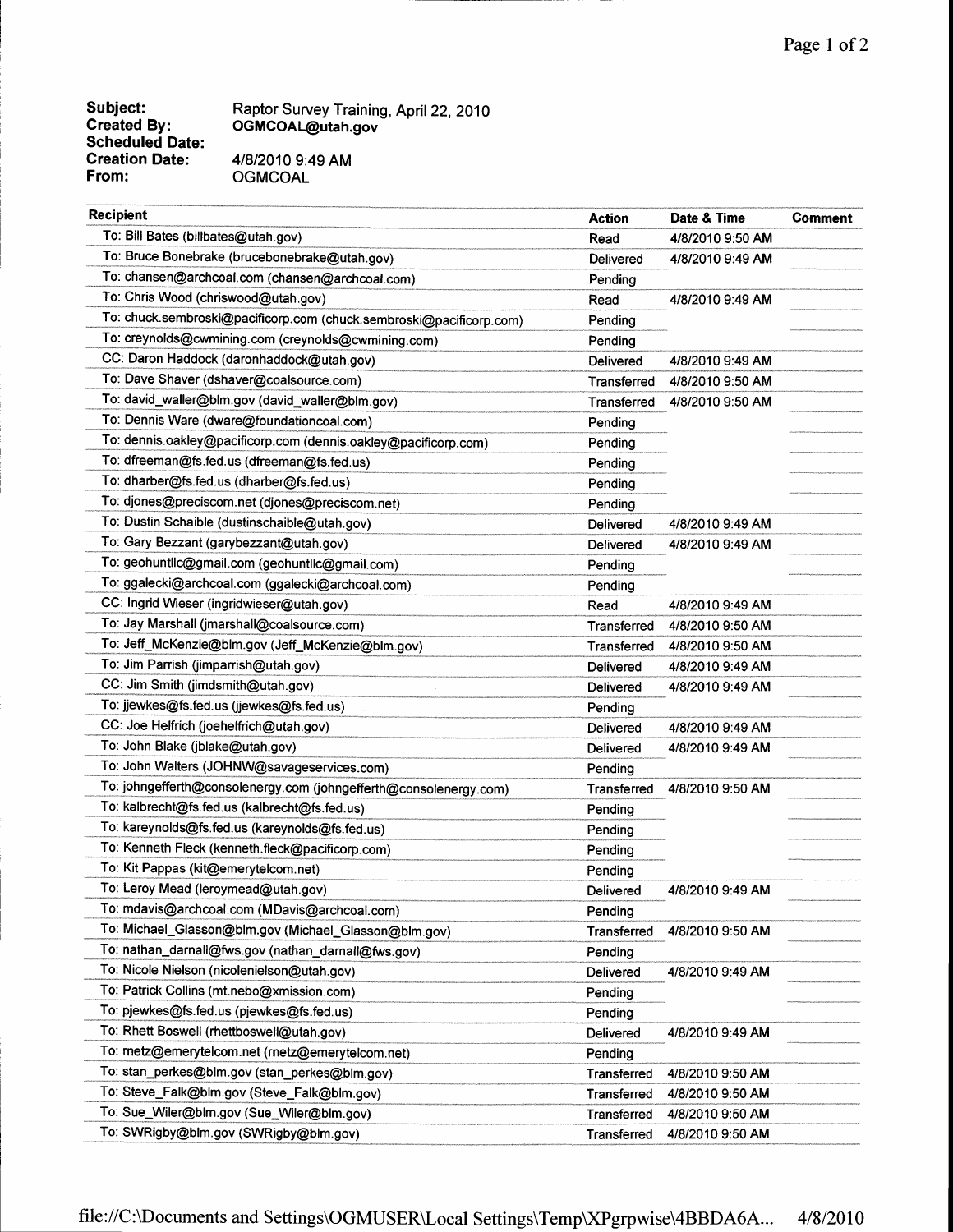| To: Teresa Bonzo (teresabonzo@utah.gov)         | Delivered | 4/8/2010 9:49 AM |  |
|-------------------------------------------------|-----------|------------------|--|
| To: tkrasko@fs.fed.us (tkrasko@fs.fed.us)       | Pendina   |                  |  |
| To: Toni Wright (toniwright@utah.gov)           | Delivered | 4/8/2010 9:49 AM |  |
| To: twiloyd@fs.fed.us (twiloyd@fs.fed.us)       | Pendina   |                  |  |
| To: vmiller@archcoal.com (VMiller@archcoal.com) | Pendina   |                  |  |

 $\sim 10^{-1}$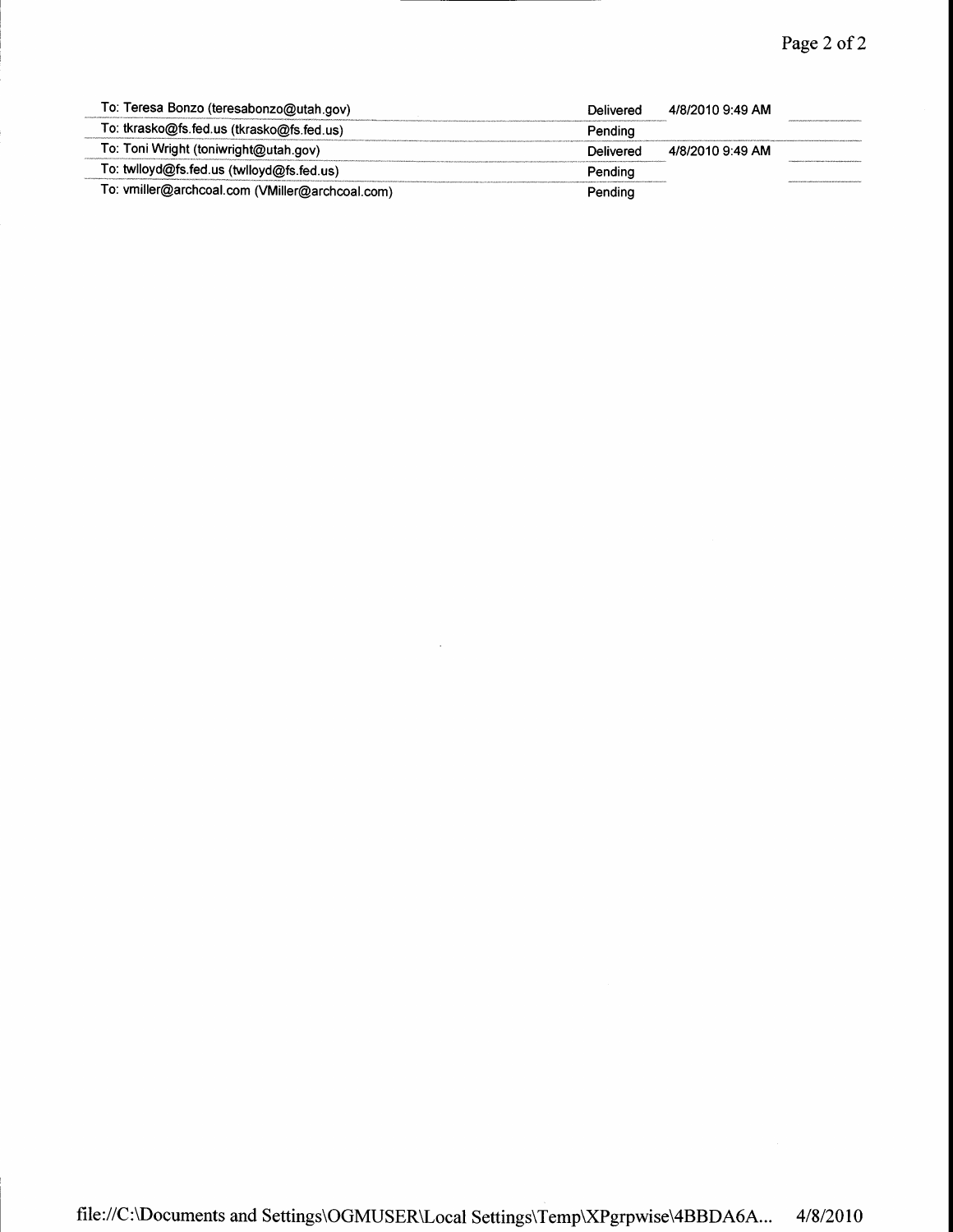Subject: Created By: Scheduled Date: Creation Date: From:

Raptor Survey Training, April 22nd OGMCOAL@utah.gov 41812010 9:58 AM **OGMCOAL** 

| <b>Recipient</b>                                                    | Action  | Date & Time                | Comment |
|---------------------------------------------------------------------|---------|----------------------------|---------|
| To: chuck.semborski@pacificorp.com (chuck.semborski@pacificorp.com) | Pending |                            |         |
| CC: Daron Haddock (daronhaddock@utah.gov)                           | Read    | 4/8/2010 9:59 AM           |         |
| To: eisec@preciscom.net (eisec@preciscom.net)                       | Pendina |                            |         |
| CC: Ingrid Wieser (ingridwieser@utah.gov)                           |         | Delivered 4/8/2010 9:58 AM |         |
| CC: Jim Smith (jimdsmith@utah.gov)                                  |         | Delivered 4/8/2010 9:58 AM |         |
| CC: Joe Helfrich (joehelfrich@utah.gov)                             |         | Delivered 4/8/2010 9:58 AM |         |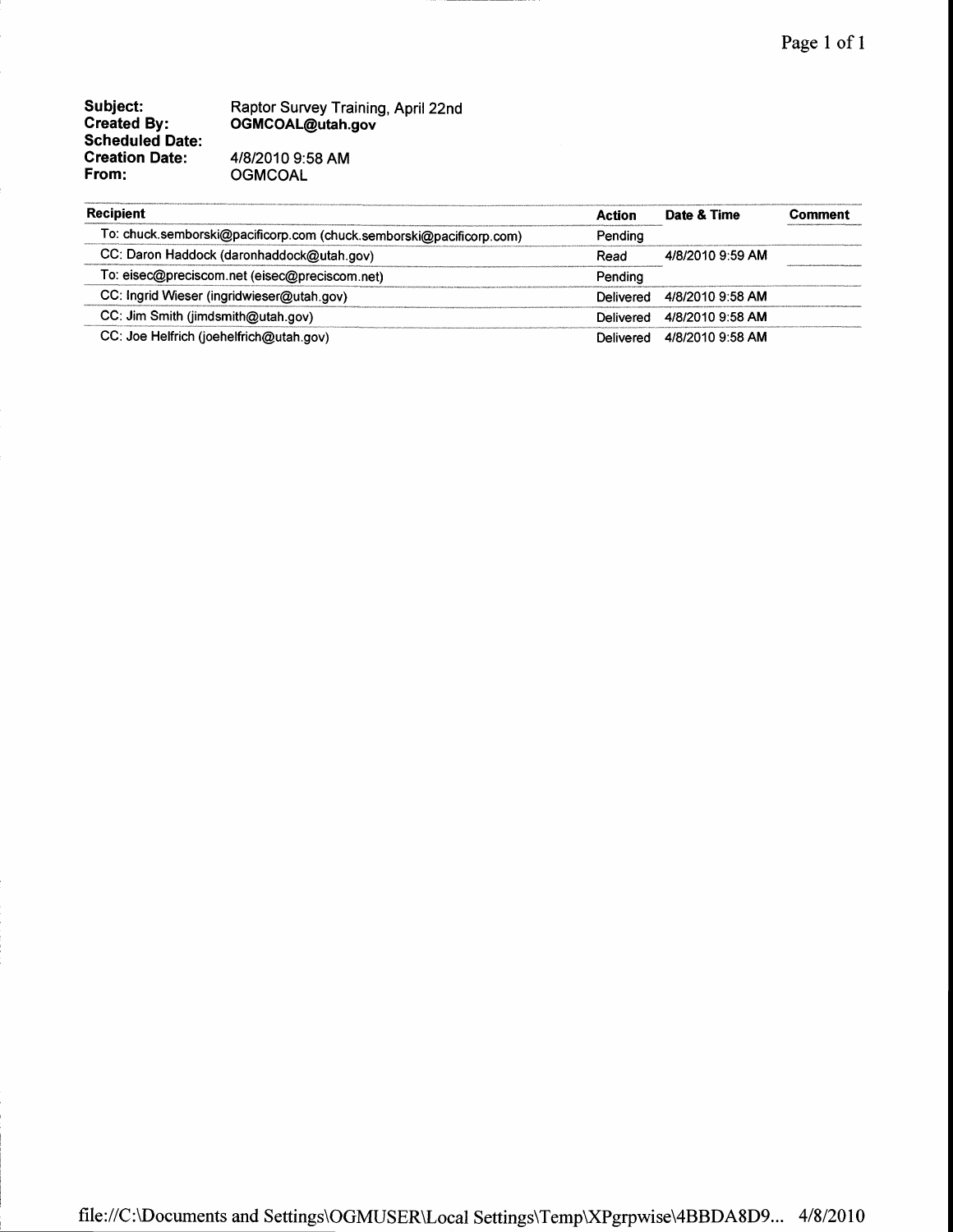

**GARY R. HERBERT** Lieutenant Governor

**State of Utah** DEPARTMENT OF NATURAL RESOURCES

JON M. HUNTSMAN, JR. Govemor MICHAEL R. STYLER Executive Director

Division of OiI, Gas and Mining JOHN R. BAZA Division Director

April 8, 2010

To: Raptor Survey Training Attendees

From: Daron R. Haddock, Coal Program Manager

 $\parallel$  ()  $\llap{$\phantom{a} \quad \quad}$ tr

Subject: Raptor Survey Protocol and Colorado Fish Recovery Guidance Documents, Outgoing File

The Division has completed an internal review of the Raptor Survey Protocol and Colorado Fish Recovery guidance documents. Representatives from the Bureau of Land Management, @LM), Forest Service, (FS), US Fish and Wildlife Service, (FWS), Division of Wildlife Resources, (DWR), and School and Institutional Trust Lands, (SITLA) also participated in the review as members of the Wildlife Buffer Team.

These documents are guidance documents and were primarily designed to assist the Division, State and Federal Agencies and members of the Mining communities in addressing the requirements of the Utah Coal Regulatory Program. Since their development, it has been suggested that these documents (with the appropriate modifications) may also be valuable in addressing requirements related to Utah Oil and Gas operations as well. The Division would like to solicit your review and comment on these documents prior to them becoming finalized.

Raptor Survey training will be provided by Nathan Darnall, (FWS), and Jim Parrish, (DWR) at the BLM price Field Office on Thursday, April 22<sup>nd</sup> from 9:00 AM to 12:00 PM and will include an opportunity to field questions about the survey protocol.

hr the interim please "E" mail or direct your questions and comments to Joe Helfrich, (801 538-5290) or Ingrid Wieser, (801 538-5318). Questions regarding the Raptor Survey training may be directed to Nathan Darnall at 801 975-3330 ext 137. Please let us know if you plan on attending by contacting Joe or Ingrid at the above numbers.

We look forward to your participation.

O:\Teams\Raptor Survey training letter#2 Z.doc ,



1594 west North remple, suite 1210, Po Box 145801, salt Lake city, ur 84114-5s01 telephone (801) 538-5340 . facsimile (801) 359-3940 . TTY (801) 538-7458 . uww.ogm.utah.gov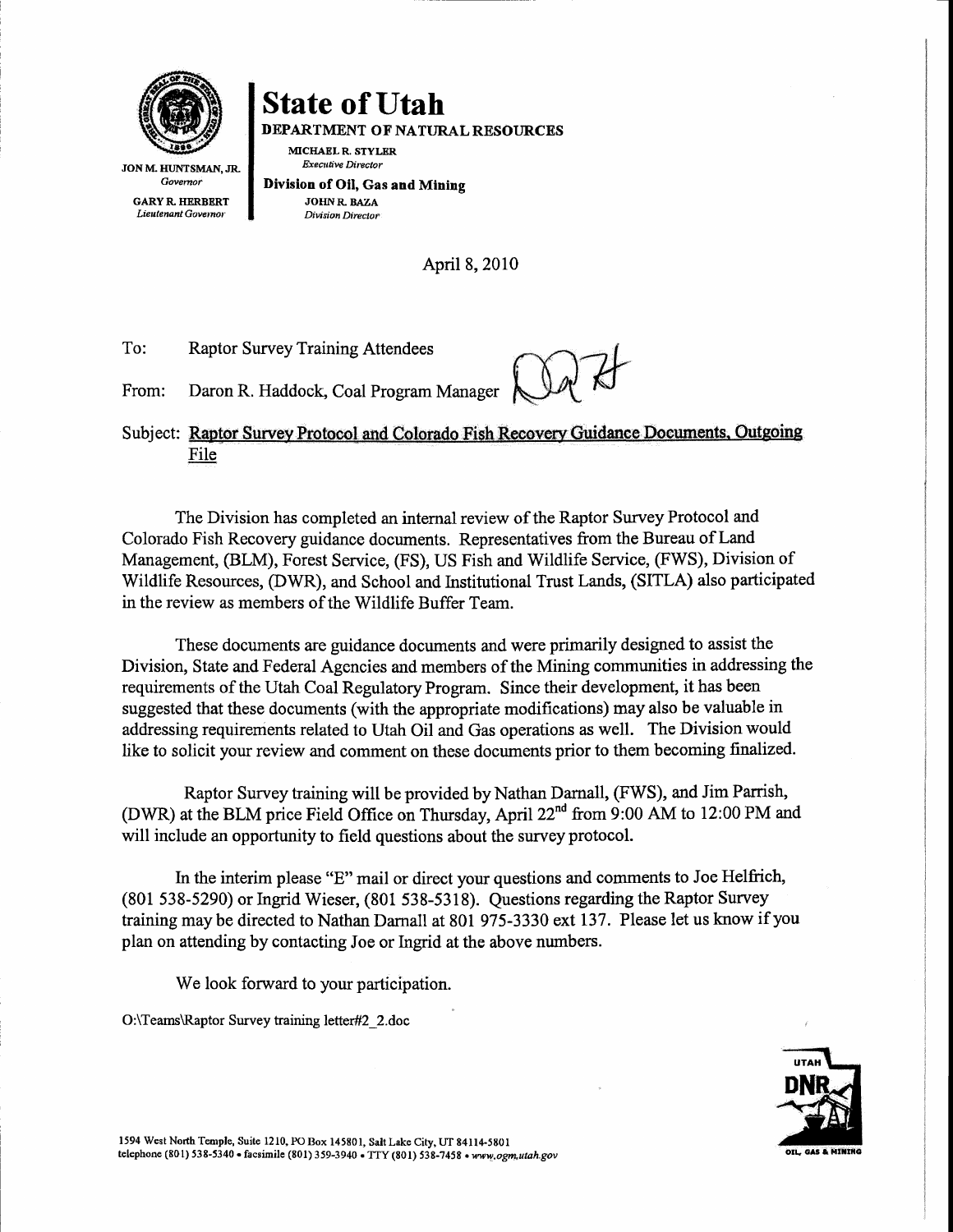

## United States Department of the Interior FISH AND WILDLIFE SERVICE UTAH FIELD OFFICE

2369 WEST ORTON CIRCLE, SUITE 50 WEST VALLEY CITY, UTAH 84119

In Reply Refer To FWS/R6 **ES/UT** 10-TA-000s

January 22,2010

Daron Haddock Permit Supervisor; Coal Program Utah Deparfinent of Natural Resources Division of Oil, Gas & Mining 1594 West North Temple, Suite 1210 PO Box 145801 Salt Lake City, Utah 84114-5801

RE: Satisfying the 1996 Biological Opinion on Surface Coal Mining and Reclamation Operations for Impacts to Federally Listed Colorado River Fish Species in the Green and Colorado River Basins, Utah

Dear Mr. Haddock:

The purpose of this letter is to establish species-specific standards and procedures to protect federally listed Colorado River fish species from impacts related to coal mining operations in the upper Colorado River basin of Utah. The species-specific standards and procedues described in this letter are designed to fulfiII the requirements under the L996 Biological Opinion on Surface CoaI Mining and Reclamation Operations (1996 BO), satisfying the responsibilities of the Utah Division of Oil, Gas, and Mining (UDOGM) and the US Fish and Wildlife Service (Service). The standards and procedues will provide minimum permitting and performance standards for protection and enhancement of the federally endangered Colorado pikeminnow (Ptychocheilus lucius), humpback chub (Gila cypha), bonytail (Gila elegans), and razorback sucker (Xyrauchen texanus) and their designated critical habitat (Colorado River fish species) when coal operations occur in the Green and Colorado River basins and are greater than 10 miles from designated critical habitat. This letter does not discuss standards and procedures for any other qpecies, nor does it discuss standards and procedures for coal operations less than 10 miles from designated critical habitat. Projects that are within 10 miles of critical habitat may have additional impacts that would not be covered under the 1996 BO.

 $\mathbf{1}$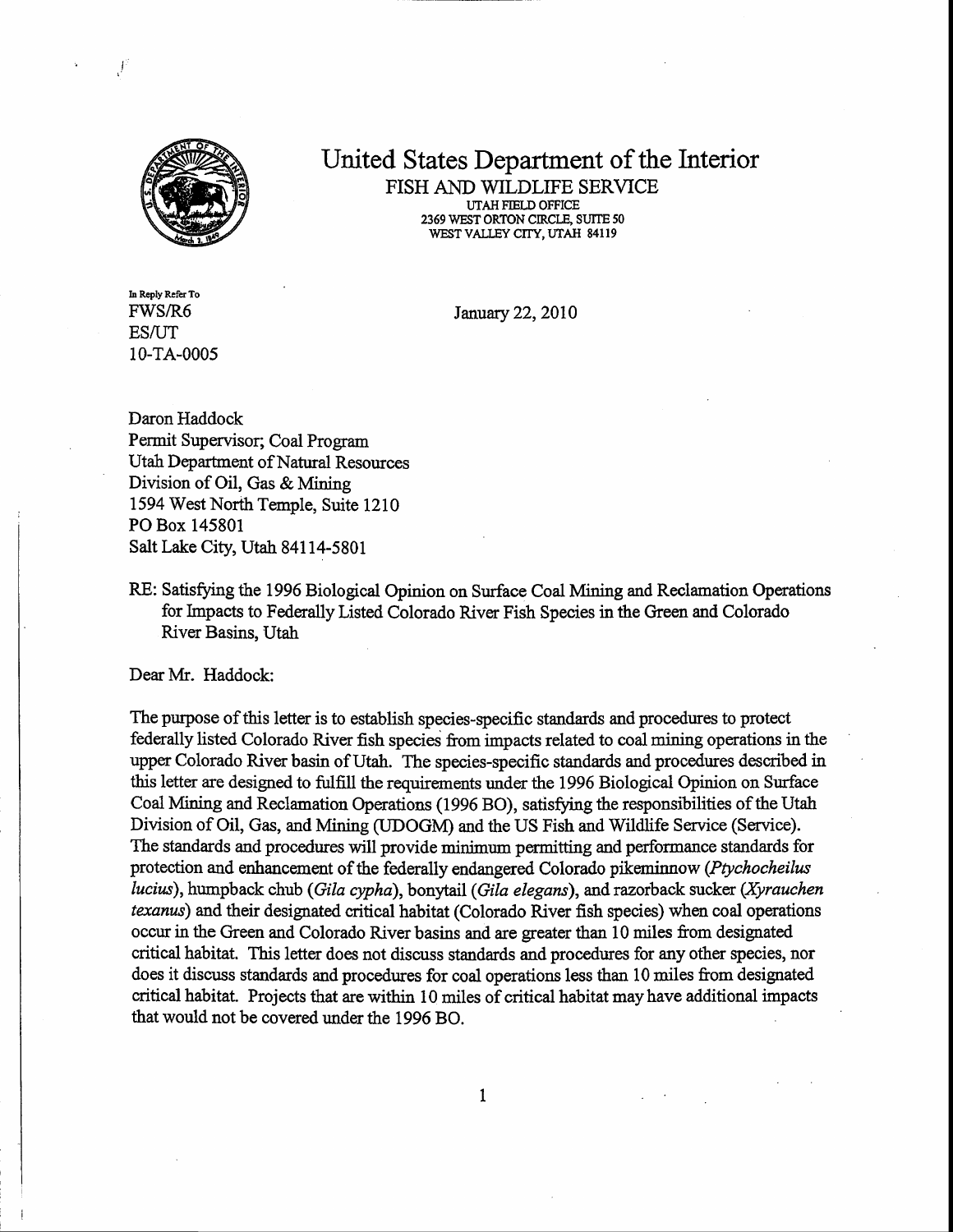## The 1996 Biological Opinion

On March 21., 1995, the Office of Surface Mining (OSM) requested fonnal consultation regarding the continuation and approval of surface coal mining and reclamation operations under State and Federal regulatory programs. A Biological Opinion and Conference Report were completed by the Service on September 24, 1996. The 1996 BO established guidance for complying with both the Surface Mining Control and Reclamation Act of 1977 (SMCRA) and the Endangered Species Act of 1973 (ESA). The Service concluded that the implerrentation of surface mining activities consistent with regulations (30 CFR Part 700 to end) is not likely to jeopardize the continued existence of any threatened, endangered, or proposed species or result in adverse modification of designated or proposed critical habitats. This conclusion was predicated on implementation of the requirements described in the document and the terms and conditions set forth in the incidental take statement. Fulfilling the responsibilities outlined in the 1996 BO achieves ESA compliance for all federally-related activities by the Regulatory Authority, be it the State or OSM.

The following is a summary of the requirements of the 1996 Biological Opinion on Surface Coal Mining and Reclamation Operations:

- A. General Requirements
	- 1. The review and issuance of permits must include the consideration of listed resources.

#### B. Pre-Application

- 1. The Service Field offices will distribute and update a list of species and critical habitat and specific protection measures needed for these species and critical habitat to OSM and the Regulatory Authority.
- 2. The Regulatory Authority will determine whether a listed species or critical habitat is present in a proposed perneit area or adjacent area based on the list provided by the Service. .
- 3. When listed species or critical habitat are present in the permit area or adjacent area, the Regulatory Authority will coordinate with the Service and State Wildlife Agency to determine the scope and level of detail of resource information contained in a permit application.
- 4. The Regulatory Authority will provide to the applicant an explanation of the scope and level of detail necessary to complete the resource information in the permit application.
- C. Permit application package
	- 1. The Applicant shall include the following resource information in permit applications for listed or proposed species or their critical habitat:
		- a. Site-specific resource information.
		- b. A protection and enhancement plan that describes how the operator will minimize disturbances and adverse impacts:
			- i. Protective measures during the active mining phases of the operation.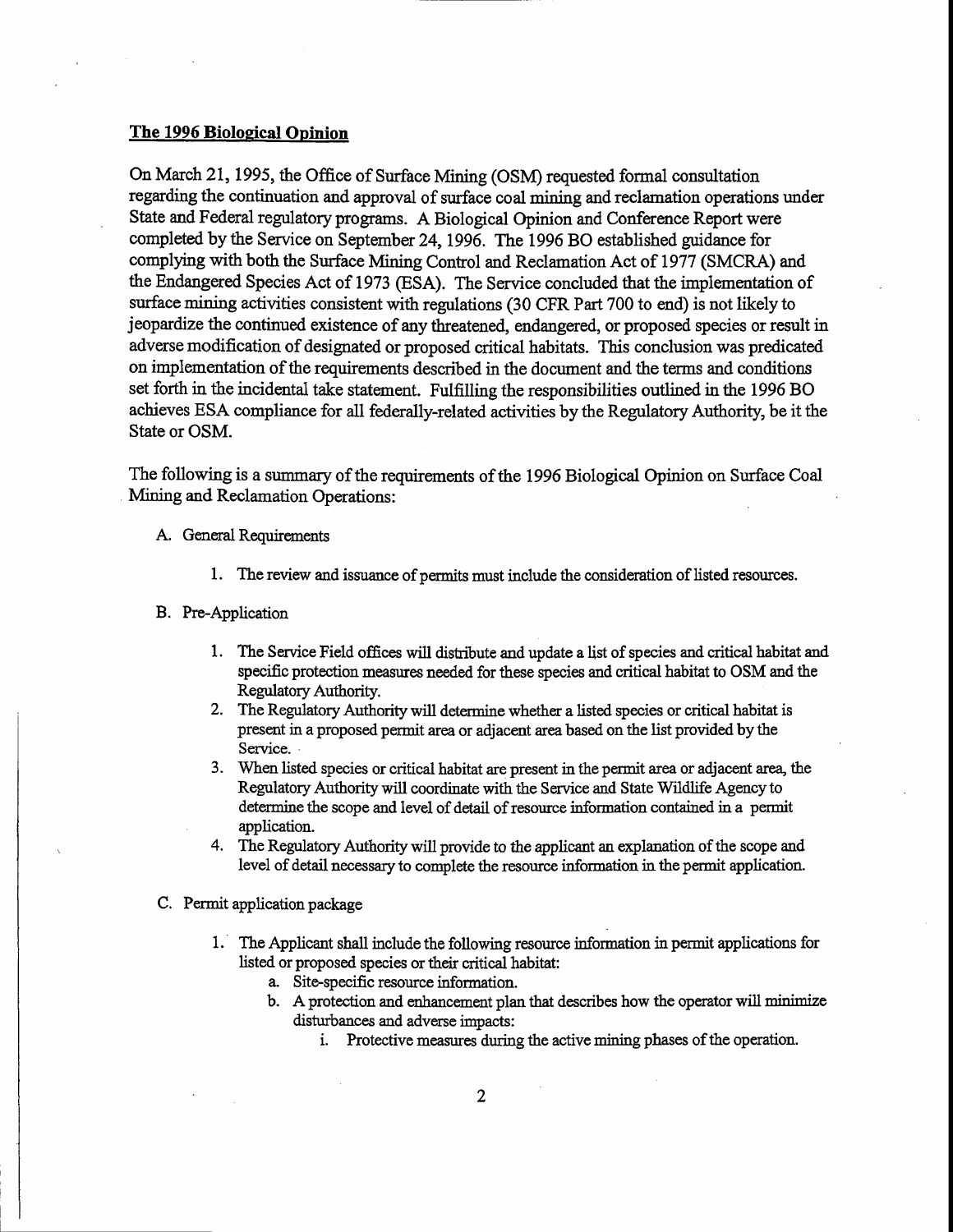- ii. Enhancement measures during the reclamation and post-mining phase of the operation.
- 2. The Service will review the resource information in the permit application. The Service requests the infonnation from the Regulatory Authority which is to be provided within 10 days of the request.
- 3. OSM, State Regulatory Authorities, and the Service must develop additional speciesspecific or site-specific standards and procedures to protect listed resources.
- The Regulatory Authority will quantify take of listed species resulting from mining 4. operations. Quantification of take occurs on a permit-by-permit basis.
- 5. The Service will develop, in close coordination with OSM and the State regulatory Authority, any necessary site-specific measures to minimize potential take. The measures must be enforceable under the mining permit.
- The Regulatory Authority will provide to the Service a written explanation whenever the 6. authority decides not to implement species-specific measures recommended bythe Service. The Seryice provides a concurrence letter to the Regulatory Authority if the Service concurs with the Regulatory Authority's action. If the Service does not concur with the Regulatory Agency's action an, elevation process will be used to reach agreement on the implementation of the species-specific measures.
- D. Notification of Receipt of Complete Permit Application and Subsequent Permitting Actions

1. The Regulatory Authority will notify the Service of completed application, a significant revision to apermit, or a renewal of a permit.

## E. Written Findings

- 1. As a precondition for approval of a permit application, the Regulatory authority will find, in writing, that the mining operation will not jeopardize listed species or result in adverse modifisaden of critical habitat, based on the information in the mining application.
- The Regulatory Authority will make a written finding that the exploration and reclamation activities will not jeopardize the continued existence of an endangered species or threatened species or result in destruction or adverse modification of critical habitat of those species.

## F. Notification of Decision

1. The Regulatory Authority will notify the Service, in writing, concerning decision made on permit issued that the Service has offered comments.

#### G. Performance Standards

- 1. The Operator determines whether a listed species is present in the permit area or adjacent area during the pre-application phase of the operation or, if new information is presented at any time during the mining operation.
- The Regulatory Authority consults with the State and the Service when the Operator determines that a listed species occurs in the permit area. The Regulatory Authority, in consultation with the Service, must identify whether, and under what conditions, the operator may proceed with the operation if listed species occur in the permit area.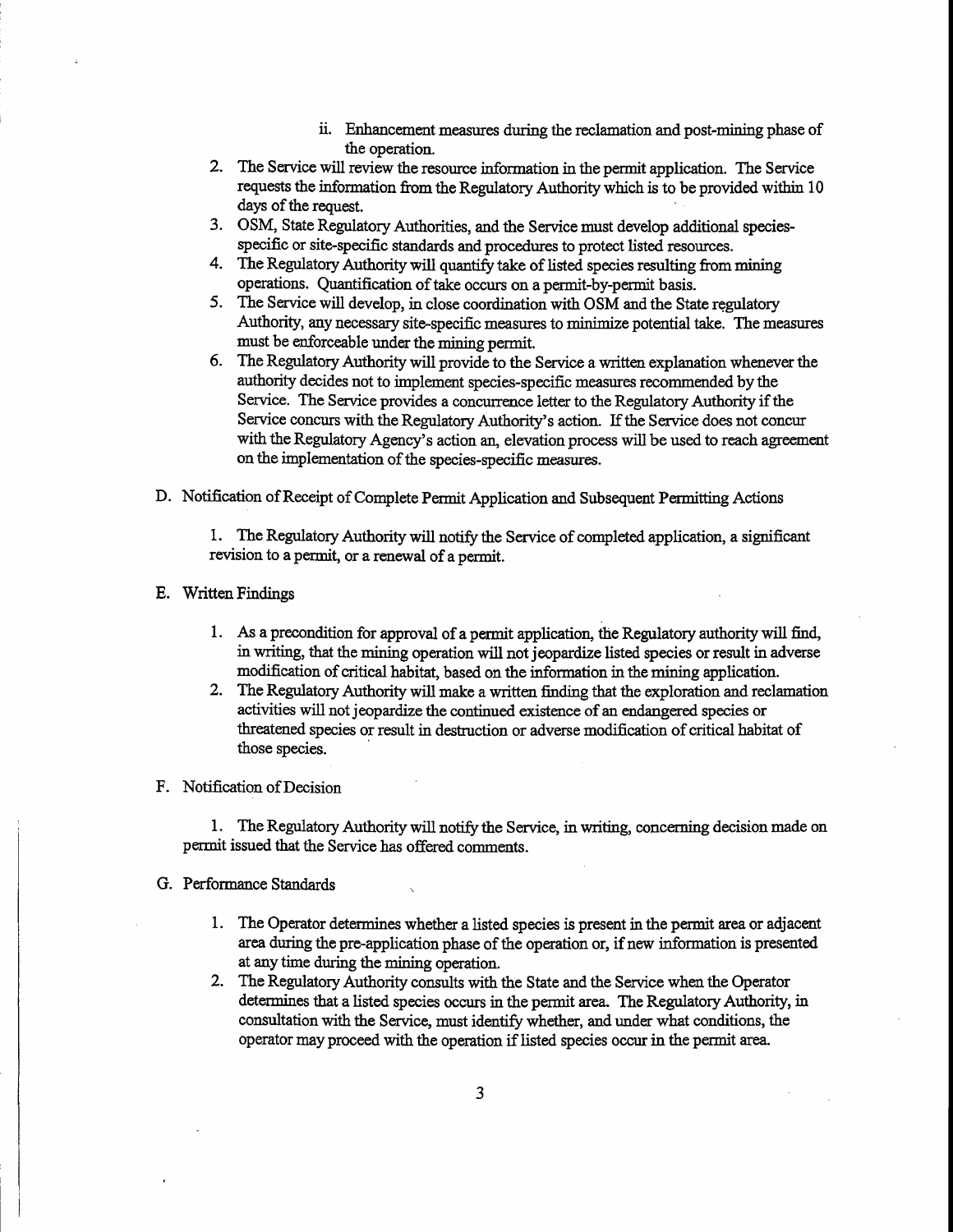- 3. The Operator shall use the best available technology to minimizs disturbance of and adverse impacts to fish, wildlife, and related environmental values and shall achieve enhancement of these same resources where practicable.
- 4. The Operator will not jeopardize listed species or adversely modify critical habitat during mining operations.
- 5. The Regulatory Authority must notify the Service within one working day if a dead or impaired individual of a listed species is found in the permit area or in adjacent areas.
- 6. OSM and the Regulatory Authority must regulate the mining activity covered by the incidental take statement in the 1996 BO and in site-specific incidental take statements. The protective coverage for the operator against the unlawful take of listed species may lapse if the regulatory authority fails to require permittees to adhere to, or if OSM fails to monitor compliance with, the terms and conditions of the incidental take statement.
- 7 . The Regulatory Authority must implement any species-specific protective measures to minimizs anticipated incidental take. The Regulatory Authorify must also require compliance by the operator with the species-specific protective measures.
- H. Coal Exploration
	- 1. The Applicant will include a description of any listed species withinproposed exploration areas in exploration permits.
	- 2. The Regulatory Authority shall only approve coal exploration permits if the Applicant has demonstrated that the action will not jeopardize listed species or adversely modify critical habitat.
	- 3. The Operator will not disturb critical habitat during coal exploration as part of the performance standards.
- I. Midterm Permit Review and Permit Renewal
	- l. The Regulatory Authority must require a reasonable revision of a permit at any time if the operation is not in compliance with the species protection provisions of the approved regulatory program.
- Conservation Recommendations J.
	- 1. The Service will recommend discretionary conservation recommendations to OSM in order to minimize or avoid adverse effects of the mining operation to listed species.
- Reinitiation of Consultation
	- 1. Reinitiation of consultation may be requested by OSM or the Service if
		- a. new information indicates that the approval or conducting of mining operation and reclamation is affecting listed species or modifying critical habitat in a manner or extent not considered in the 1996 BO or
		- b. the approval or conducting of mining operation and reclamation is modified in a manner not considered in the 1996 BO that causes an adverse effect to listed species or critical habitat.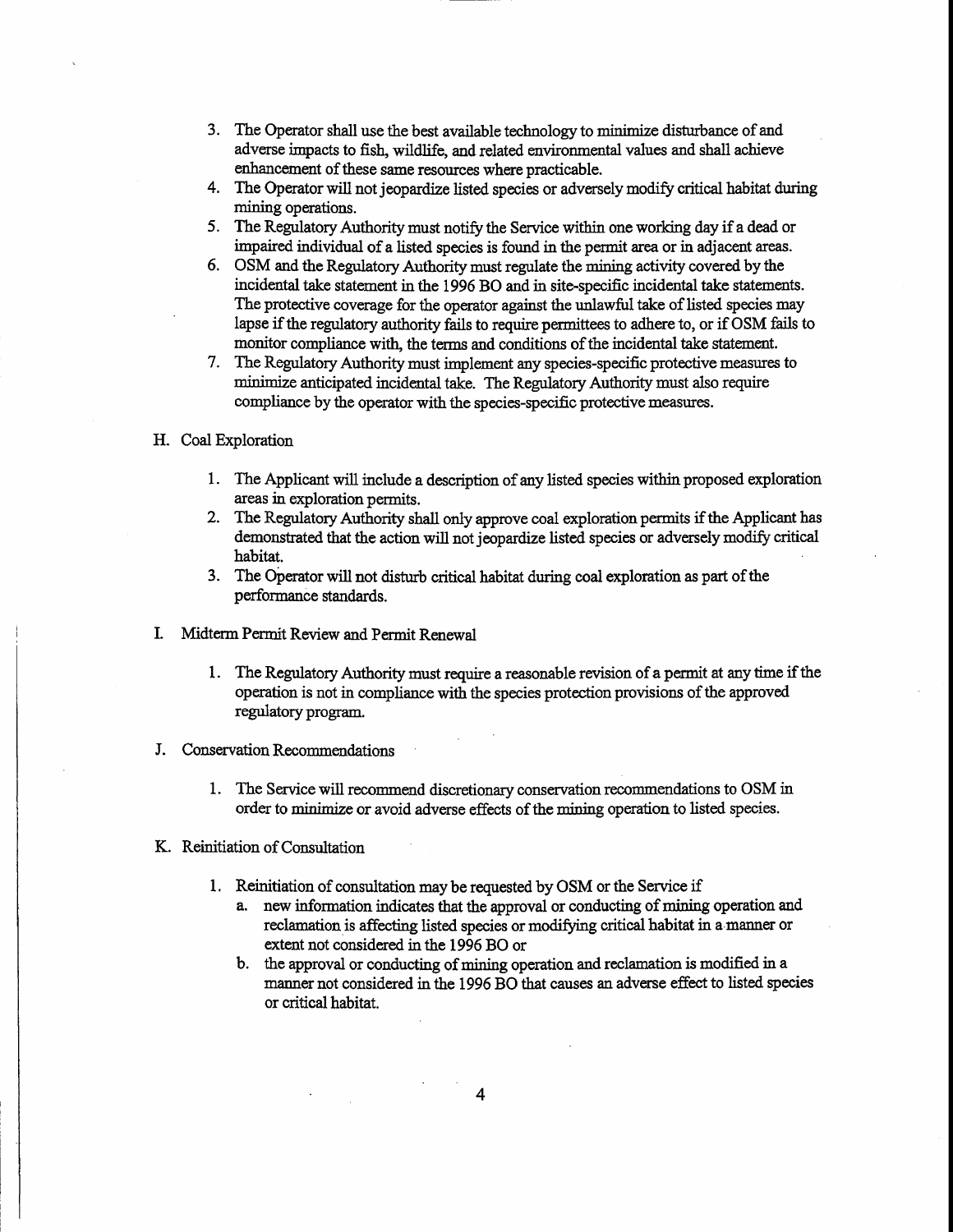## L. Cumulative Effects

1. The Applicant, in cooperation with the regulatory authority, must analyze cumulative impacts of mining operations at the site-specific level if listed resources are present in the action area.

In fulfillment of A.1, this letters communicates the processes that must occur to meet the above requirements for federally listed Colorado River fish species in Utah.

## **Endangered Colorado River Fishes**

The Colorado pikeminnow, razorback sucker, humpback chub and bonytail are endangered fish species that once thrived in the Colorado River system. These fish species are now endangered in part because of human impacts on their habitat over the past 100 years. The two types of habitat alterations that appear to have had the greatest impact on the endangered fish species have been water development and introduction of non-native fishes. Specifically, hundreds of dams, diversions and other barriers have been constructed, river flows have been cut by a third, and more than 40 species of non-native fish have been introduced in the upper Colorado River basin.

Critical habitat for these species was established on March 21, 1994 (59 FR 13374). In Utah, designated critical habitat includes portions of the San Juan, Green, Colorado, White and Duchesne Rivers and their 100-year floodplains (Appendix A). All four of the listed Colorado River fish require the same Primary Constituent Elements (PCEs) of critical habitat essential for their survival: water, physical habitat, and the biological environment. This includes a quantity of water of sufficient quality that is delivered to a specific location in accordance with a hydrologic regime that is required for the particular life stage for each species.. The physical habitat includes areas of the Colorado River system that are inhabited or potentially habitable for use in spawning and feeding, as a nursery, or serve as corridors between these areas. In addition, oxbows, backwaters, and other areas in the 100-year floodplain, when inundated, provide access to spawning, nursery, feeding, and rearing habitats. Food supply, predation, and competition are important elements of the biological environment.

## Upper Colorado River Endangered Fish Recovery Program

Because water depletions from the upper Colorado River basin are amajor factor in the decline of the endangered fishes, the Service initially determined that any depletion will jeopardize their continued existence and will likely contribute to the destruction or adverse modification of their critical habitat (US Fish and Wildlife Service, Region 6 Memorandum, dated July 8, L997). To address depletion issues, the Department of the Interior, the states of Wyoming, Colorado and Utah, and the Western Area Power Administration established the Recovery Implementation Program for Endangered Fish Species in 1988.

Called the Upper Colorado River Endangered Fish Recovery Progrann (Recovery Program), this effort involves federal, state and private organizations and agencies in Colorado, Utah, and Wyoming. The program complies with all applicable laws, including the federal Endangered